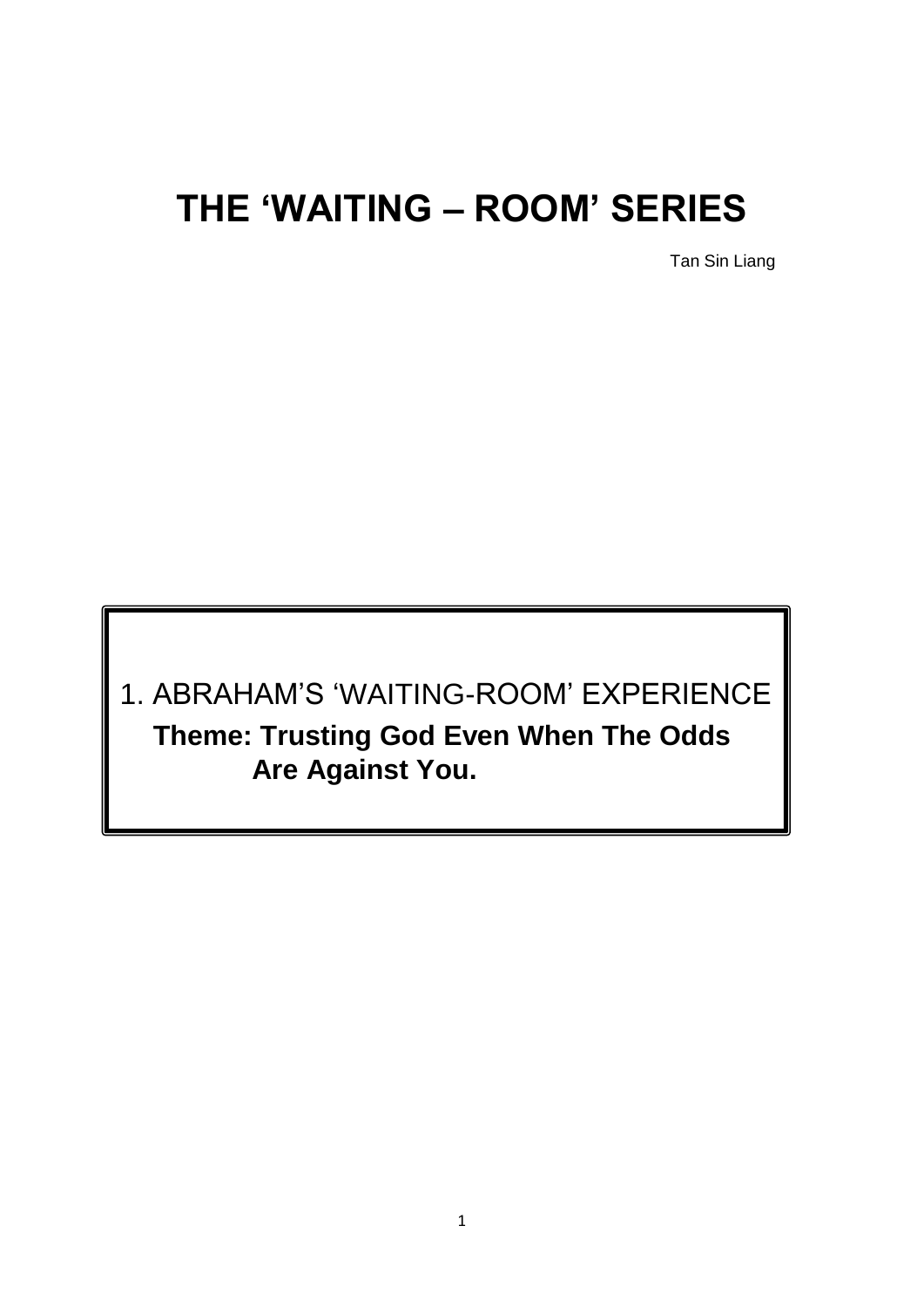# **The 'Waiting-Room' Series**

All of us go through 'waiting-room' experiences. Perhaps it is looking for a job. Or looking for a life partner. Or our health. Or our family. Or our business or finances. Or our children. The list is endless.

Waiting is one of the hardest things in life. Especially when you don't see any positive signs. It's like travelling through a dark tunnel and you don't see any light at the end of the tunnel. So what do you do? How do you cope?

It is during these 'waiting-room' periods, doubts begin to creep in and grow. You begin to ask: What's wrong with me? Does God really care about me? You find the 'ligaments of your faith' stretched to the limit. Has this been your experience?

Great men of faith in the Bible also went through their 'waiting-room' experiences. Abraham waited for 25 years. David waited for about 20 years before he became King. Joseph waited 13 years. Saul waited 7 days & failed. We do not know how long Job waited before God restored him double-fold after he lost everything.

Having struggled for many years with his personal 'waiting-room' experiences and having studied and mediated on God's Word, Tan Sin Liang will share with you his insights on –

- Abraham's 'waiting-room' experience;
- **Joseph's 'waiting-room' experience;**
- Saul's 'waiting-room' experience, and
- David's 'waiting-room' experience;

The objective of this series of 4 studies is: To learn from God's Word how to cope with our 'waiting-room' experience. Learn from these great men of faith how they coped, or failed to cope, with their 'waiting-room' experiences.

This study may change your life (or your perspective of life).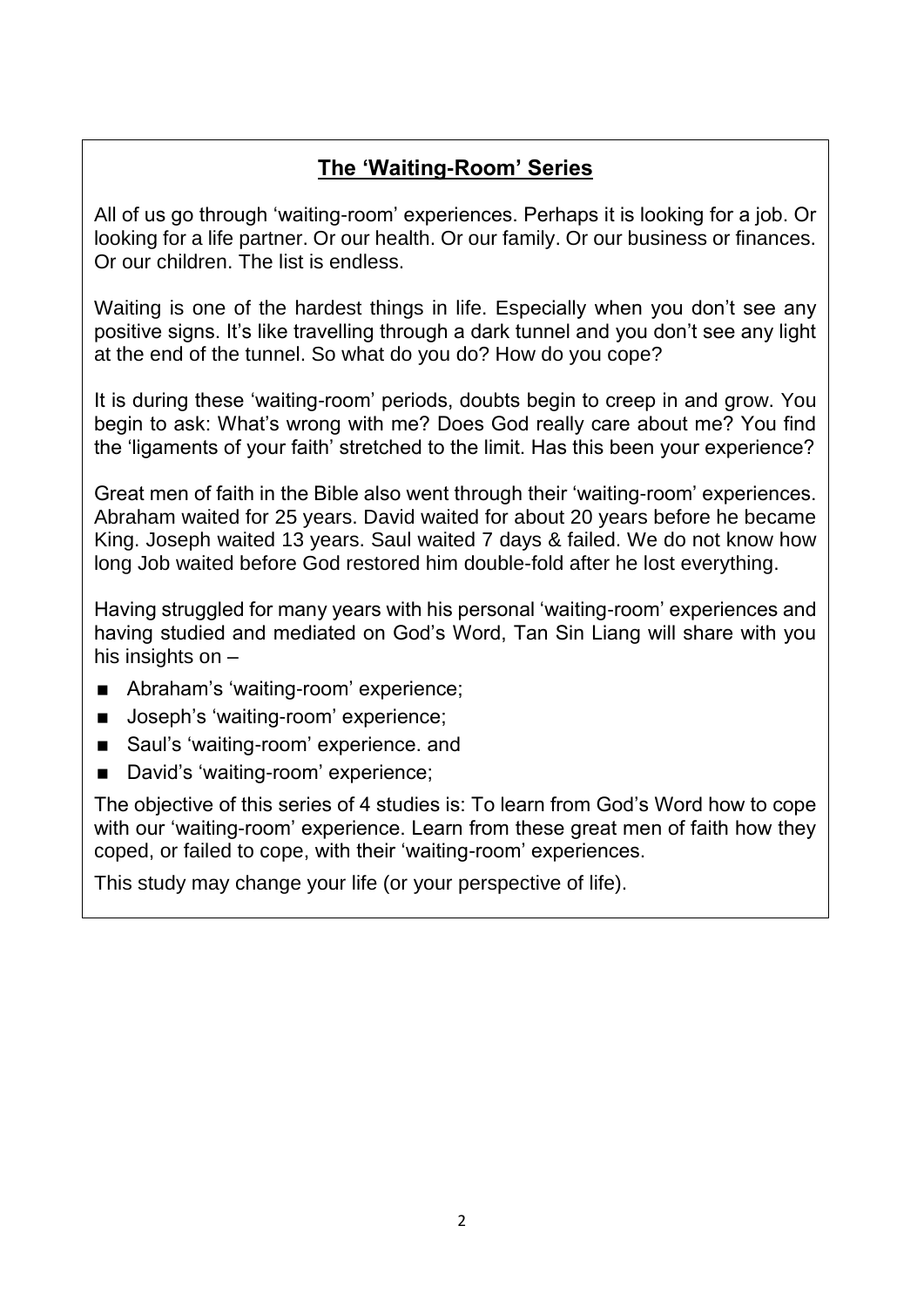# **ABRAHAM'S 'WAITING – ROOM' EXPERIENCE**

## **Theme : Trusting God Even When The Odds Are Against You**

Tan Sin Liang

## **Call Of Abraham**

- "Terah took Abram his son, and Lot…his grandson, and Sarai his daughter-inlaw, his son's Abram's wife; and they went together from Ur of the Chaldeans in order to enter the land of Canaan; and they went as far as Haran, and settled there" (*Gen 11.31*)
- "Sarah was barren; she had no child." (*Gen 11:30*)
- "Now the Lord said to Abram, "Go forth from your country and from your relatives and from your father's house to the **land I will show you**." (*Gen 12:1*)
- "And I will make you a **great nation**" ( $V.2$ )
- "And I will bless those who bless you and the one who curses you I will curse." (*V.3*)
- "So Abram went forth as the Lord has spoken to him; and Lot with him. Now Abram was 75 years old when he departed from Haran" (*V.4*)
- "Abram took Sarai his wife and Lot his nephew, and all their possessions...and the persons (sevants) which they acquired in Haran, and they set out for the land of Canaan. Thus they came to the land of Canaan." (*V.5*)
- "…Now the Canaanite was then in the land." (*V.6*)
- "The Lord appeared to Abram and said, "To your descendants I will give this land." (*V.7*)
- "Now there was a famine in the land; so Abram went down to Egypt to sojourn there for the famine was severe in the land" (*V.10*)

(*Gen 12: 1-10*)

## **God's First Promise: "The Promised Land"**

- God called Abraham from Haran (Iraq). So Abraham was an 'Iraqi'?
- his father had taken him, his wife & his nephew Lot to Haran & settled down there (his father died in Haran).
- God told Abraham to leave Haran and go to a place where God said He will make Abraham "a great nation"
- Abraham probably had no clue what God was talking about.
- What would you do if you were Abraham? If it was me, the conversation would be something like this: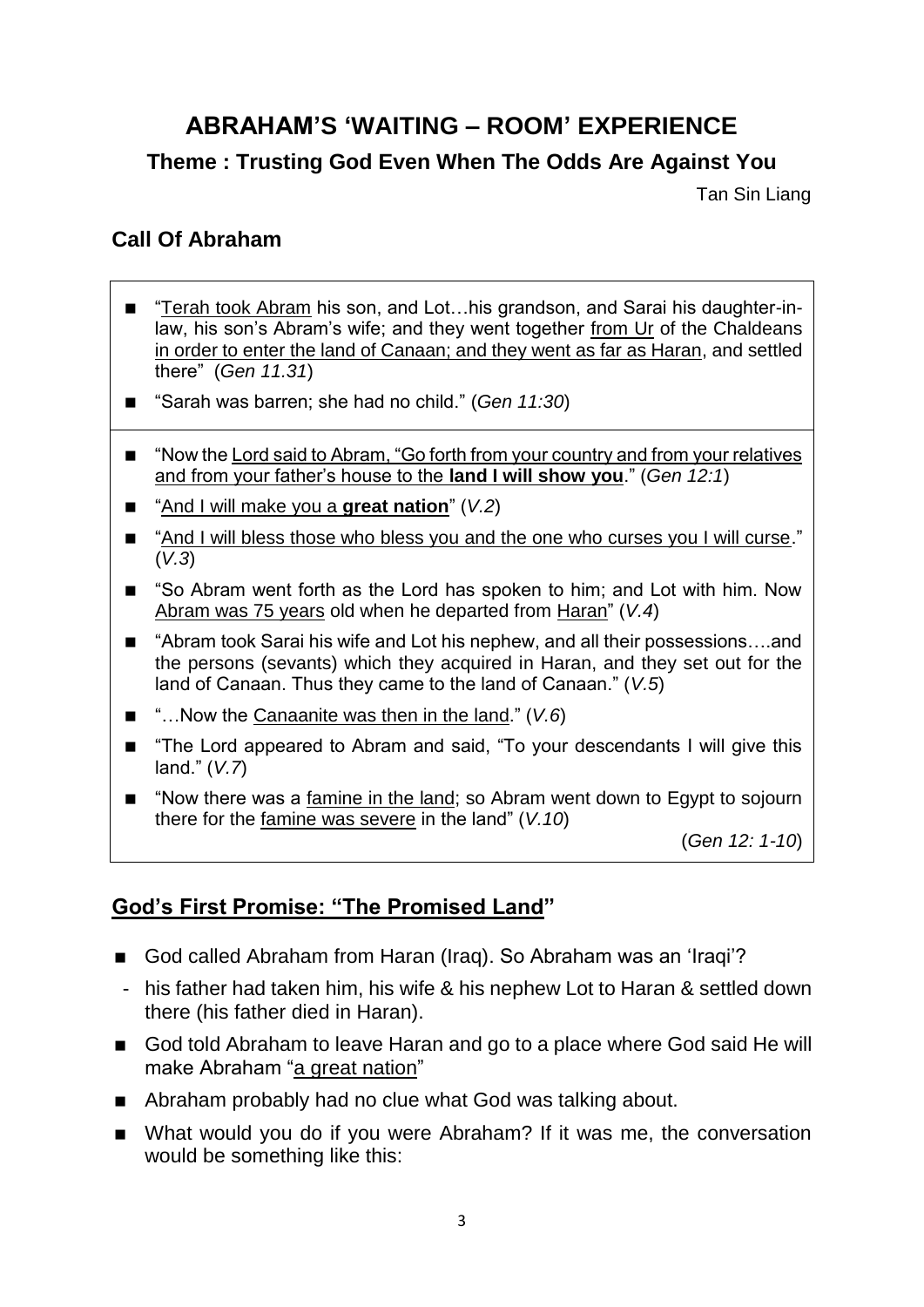- "What? You want me to leave my hometown, my family and all my friends? We have just settled down in this town.
- $\blacksquare$  By the way, where is this place you want me to go?
- Has it got a name? What? No name? What kind of place is that?
- God said, "I will show you".
- How am I going to tell my friends & family? "I am going to a place with no name?"
- But that's not the conversation between Abraham & God
- In fact, there was no conversation at all!
- As Abraham was packing his life-long possessions and rounding up his animals, curious neighbours began to gather outside his house.
- **Perhaps this was what happened.**

#### Neighbours bidding Abraham farewell

- One of the neighbours: "Hey Abraham. Why are you packing all your things? Where are you going?"
- Abraham: "I don't know"
- Neighbour: "What do you mean you don't know?"
- Abraham: "Well, God told me to go somewhere".
- Neighbour: "Where is that "somewhere"? Has it got a name?"
- Abraham: "I don't know. God just said, "Go to the land I will show you".
- Neighbour: "Abraham, are you out of your mind? How can you uproot yourself like this and go to a place you don't know? I hope God knows where he is taking you".
- So Abraham and his wife and others headed to a 'land with no name' on a 1-way ticket with no questions asked.
- Hebrew 11:8: "By faith Abraham obeyed when he was called to go to a place that he was to receive an inheritance. And he went out, not knowing where he was going".
- So by faith Abraham obeyed God to go to a place he did not know.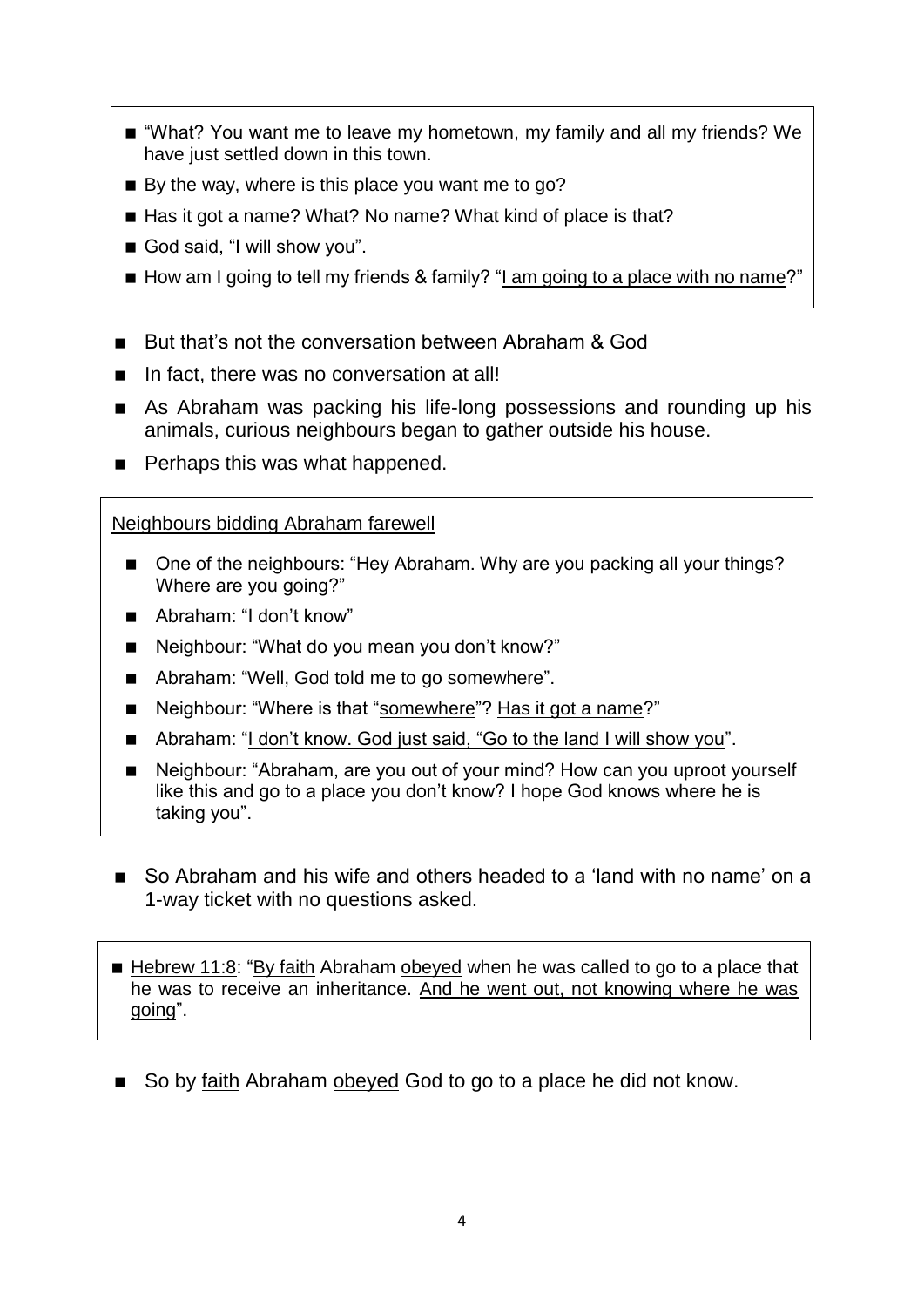#### My personal experience

- In 1986 God spoke to me in a series of dreams (actually more of 'nightmares' e.g. missing my lectures, exams) to leave Malaysia to pursue a postgraduate Masters degree in law. That was never on my agenda.
- After convinced that it was God's will, I decided to sell my law practice in Kuantan. But who wants to buy my small law firm?
- **Miraculously, God found me a lawyer who was keen to buy my practice** immediately.
- 1 applied to several universities in US & UK to do my LLM (Masters in Law) studies. It would take several months because the academic year had not started.
- So what should I do?
- Common sense told me to sell my practice after I was accepted by the university. That was my most logical thing to do.
- On the other hand, the lawyer who was keen to buy my practice was eager to start soon. He may not want to wait too long. I may lose the only buyer I had.
- After much prayer, I decided to go in faith. Against all logic, I sold my law practice before I was accepted by any of the universities.
- There was no turning back. If I was rejected by all universities I applied to, I would also end up with no law practice! I've burnt my bridges. I would be the laughing stock in my hometown.
- So every day I waited for the postman to deliver me the good news. Never so keen to see a postman before.
- During those excruciating painful months of waiting, I did not know where I was going (or indeed whether I'm going anywhere)
- But in my heart, I knew God was with me.
- However, I struggled greatly with this great conflict within me. The hardest was to leave my mother. Also my church and my friends. And my law practice.
- This was one of the biggest decisions in my life I had to make which concerned my whole family's future.
- Subsequent events confirmed that God indeed called me to leave Malaysia.

#### Abraham did not know where he was going. But he knew who was going with him.

- The same is true in life. Sometimes we do not know where our life is heading to. It is more important to know that God is going with you.
- Finally, when Abraham reached Canaan. God said to Abraham:
	- "I will make you a great nation".
- To build a great nation, you must have the land.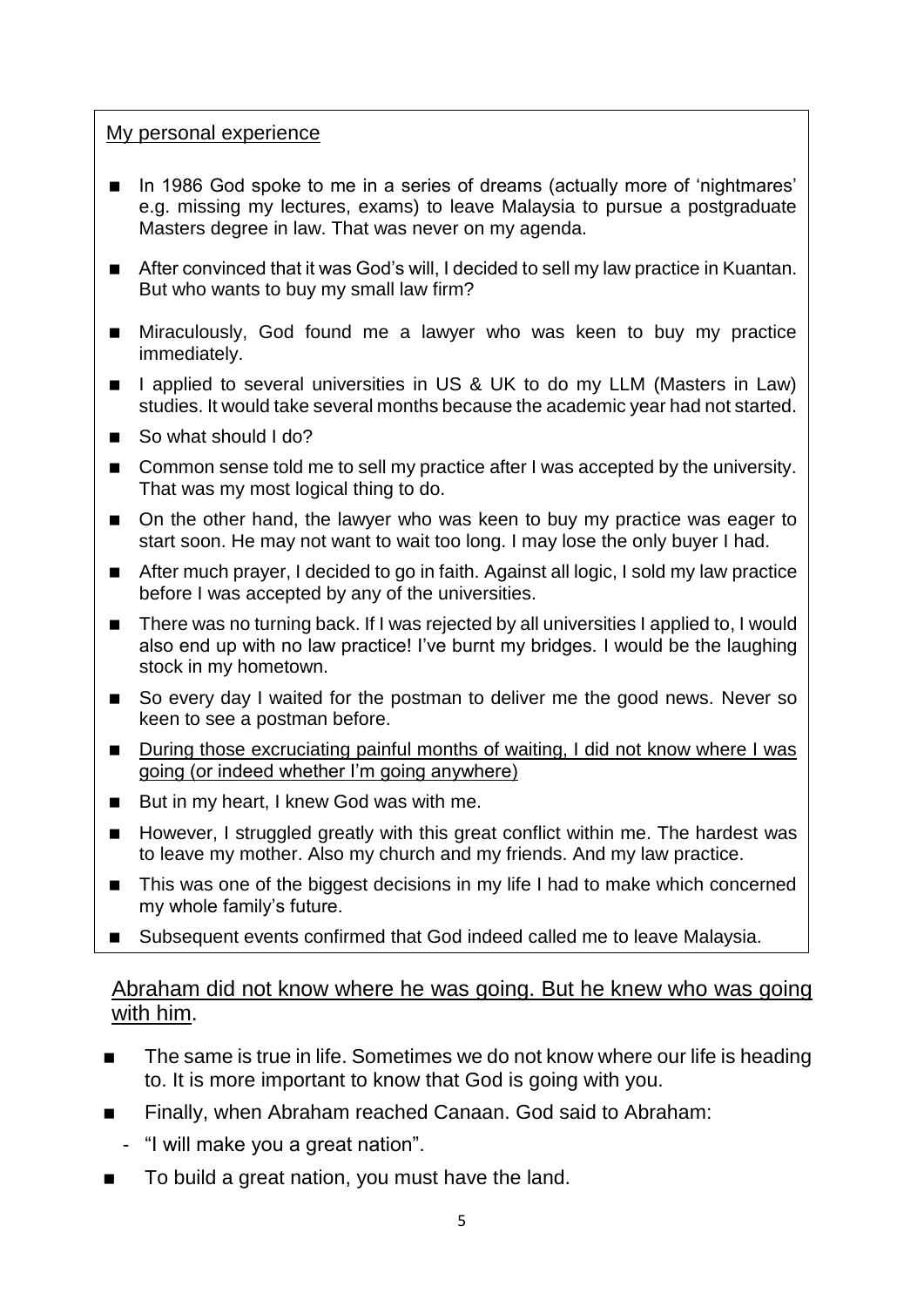- That's why God's 1<sup>st</sup> promise was to give to Abraham Canaan
	- the Promised Land

#### The "Promised Land" that did not look very "promising"

- When Abraham finally arrived in Canaan, what did he find?
- 2 things might have disappointed him (I would)
- First, Canaan was already inhabited by Canaanites. It was not a vacant territory. To claim this territory, Abraham would have to evict the Canaanites. How was he going to do that?
- Secondly. Canaan was ravaged by a severe famine. In fact the famine was so severe, Abraham had to flee to Egypt and lived there like a refugee temporarily (not sure how long)
- So God gave Abraham a 'Promised Land' that did not look very 'promising'
- If you were Abraham, what would you say to God? I would say: "God, got better land or not?"

## **God's 2nd Promise; "The Promised Nation"**

- To make Abraham into 'a great nation', God provided him the land (territory)
- But to build a nation, you also need people
- However, there was a problem. Abraham was already 75 years old and his wife, Sarah, aged 65, was barren with no child ("past her age" Hebrews 11:11)
- How do you build a nation with an old childless couple past child bearing age?
- Looks like God had chosen the 'wrong' couple to start a 'great nation'

#### God promised Abraham that he will have as many children as stars in the sky

- After the famine was over, Abraham came back to Canaan.
- One night, God took him Abraham for a walk under the star-lit sky
- **This is roughly how the conversation went (my own paraphrase of** Gen 15:5-6)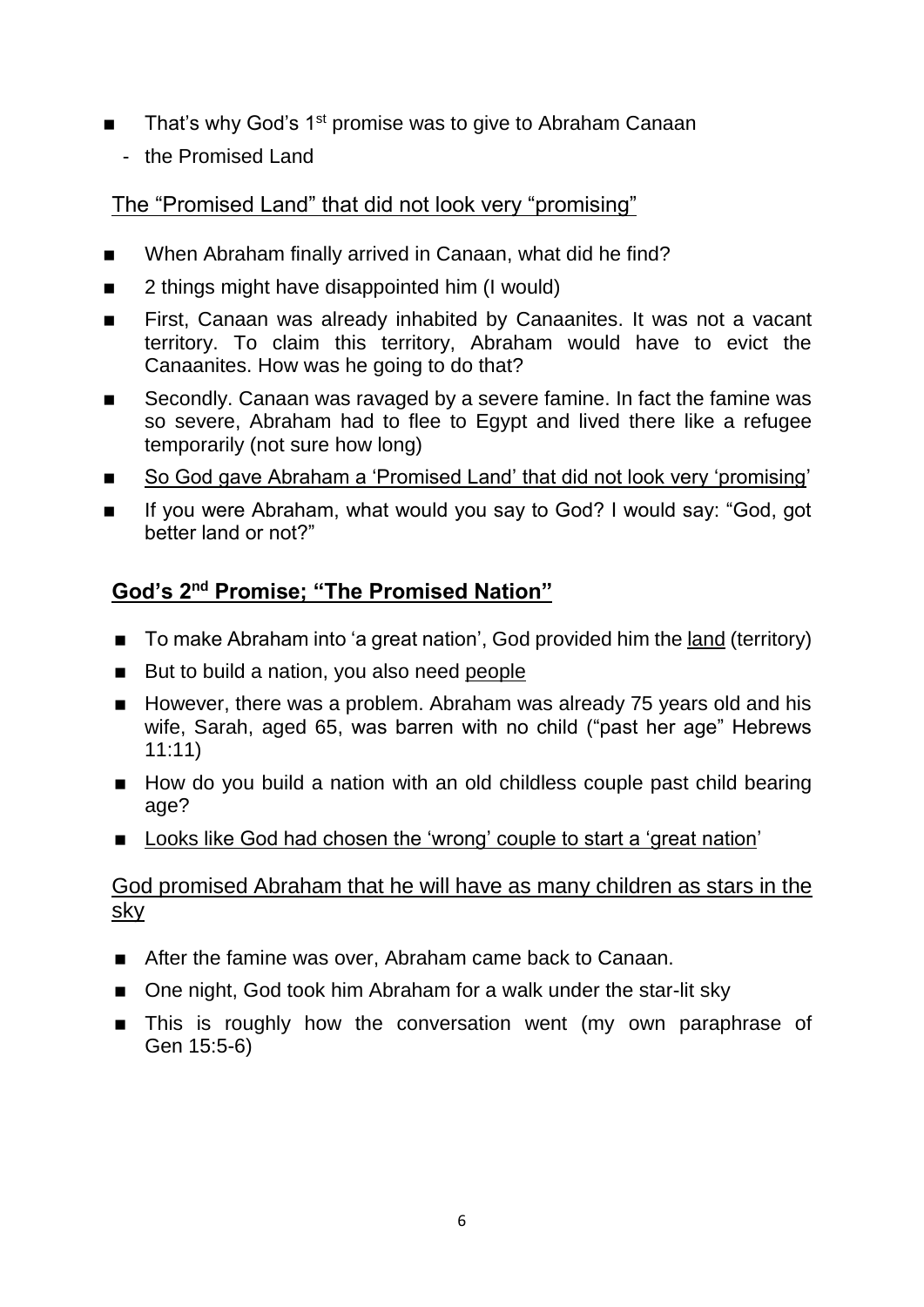- God: "Abraham, look up into sky and count the number of stars in the sky, if you can"
- Abraham replied: "Oh God, are you crazy? (not in the Bible). How can I count the number of stars in the sky?"
- God answered: "So shall your descendants be"
- You could see Abraham's jaw dropped to his knees!
- Abraham could have replied to God: "Oh God, in case you have not noticed, I'm 75 years old, my wife Sarah is 65 years old and she is barren! Do we look like a couple about to have a child?"
- That's not how the conversation went. Again, no conversation (no Q&A).
- Gen 15:6 states: "And he (Abraham) believed the Lord, and He (God) credit it to him as righteousness"
- Abraham just believed everything God told him. For his absolute faith in God, God recognised Abraham as righteous. That's how God look at us. Faith (or trust) is a form of 'righteousness'.

#### **Abraham & Sarah's Waiting-Room Experience**

- When Abraham broke the news to his wife, Sarah, they must have been the happiest couple in Canaan. They might have thrown a big party to welcome the birth of the baby. Wouldn't you?
- Like all couples expecting their first-born child, they must have thought that within a year they would have their baby.
- But did God say when? That was the problem
- So 1<sup>st</sup> year came and went. No baby. That's ok, maybe next year
- $\blacksquare$  $2<sup>nd</sup>$  year came and went. No baby. That's ok, maybe next year
- 3 3<sup>rd</sup> year came and went. Same result
- 4  $4<sup>th</sup>$  year & 5<sup>th</sup> year came and went. Still no baby.
- If you were Abraham & Sarah what would you do?
- By now, they would have visited all the gynaecologists in Canaan.
- By this time, you can hear Sarah asking Abraham almost every night: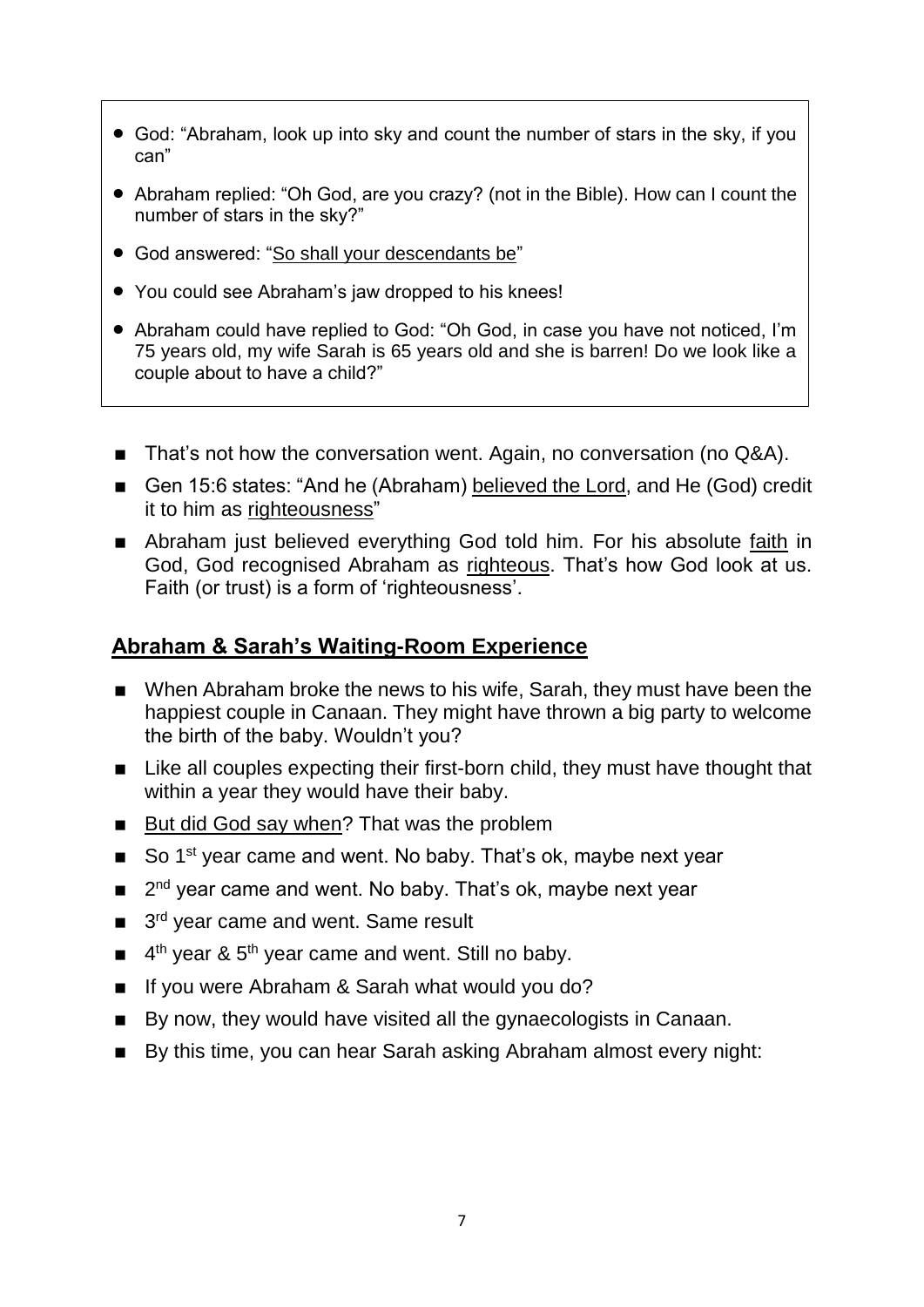- "Are you sure God never mention 'when'?"
- "Perhaps God should have told me instead (after all I am the one going to give birth to the baby)"
- "If God had spoken to me, I would have asked God 'when'? Not like you men."
- So the  $6<sup>th</sup>$ ,  $7<sup>th</sup>$ ,  $8<sup>th</sup>$  &  $9<sup>th</sup>$  year came and went. And still no baby.
- By now Abraham was 85 years old and Sarah, 75 years old (way past child bearing age).
- Sarah must be thinking: "Abraham, we're running out of time! And we're supposed to have as many children as 'stars in the sky' and 'dust of the earth' (Gen 13:16)?"
- If you were Abraham or Sarah, what would you do?

Problem with waiting in a 'waiting-room' experience

- Quite often we go through a 'waiting-room' situation, it is like travelling through a dark tunnel with no light at the end of the tunnel. It's open-ended.
- The problem is not that we don't trust God. It is trusting God for His timing, that's the problem.
- **Perhaps you feel you've waited long enough**
- for a job opening, for a life partner, for a child, for your very difficult son or daughter (I've struggled for over 15 years) etc.

## **A Surrogacy Plan That Went Awry**

- $\blacksquare$  By the 10<sup>th</sup> year, Sarah felt she had waited long enough.
- Since God had not been doing much, Sarah decided to help God to speed things up.
- She came up with a 'surrogacy plan'.
- in case you don't know, surrogacy is not a modern day practice.
- it is an ancient practice dating back to Abraham's days.
- Under Sarah's 'surrogacy' plan, she gave permission to Abraham to sleep with her servant, Hagar, to bear his child (since her womb was barren).
- Abraham agreed.
- Hagar conceived and bore him a son, Ismail.
- But there's a problem. Ismail was not God's covenanted child.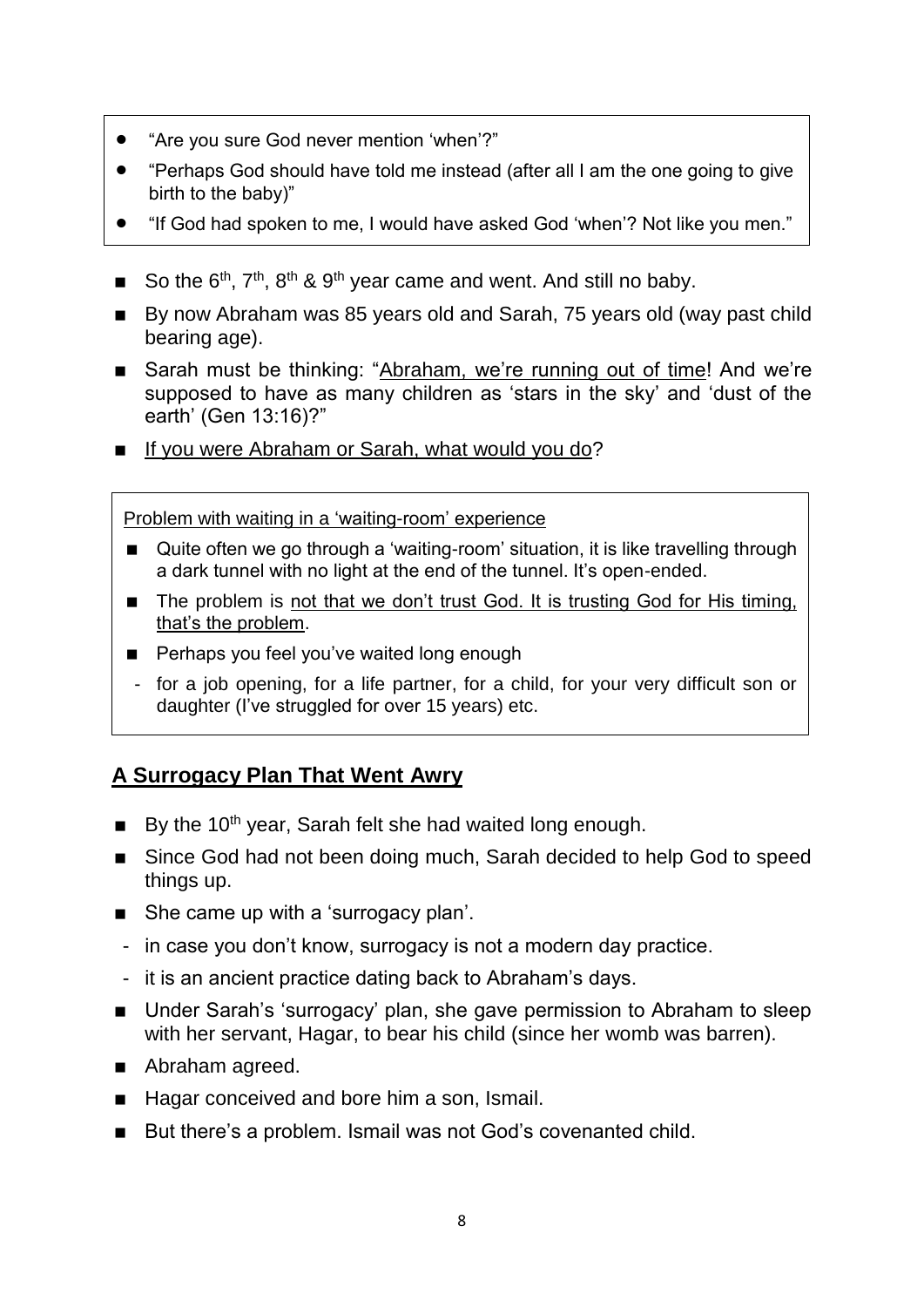- God make this very clear to Abraham in Gen 17:19 & 21: "But I will establish my covenant with Isaac"
- So Sarah stepped in and messed up God's plan. Humanity is still paying the 'price' today (the Israeli-Palestinian conflict).

#### Lesson Learned

- (i) Don't move ahead of God
- In our impatience we have the tendency to move ahead of God, only to regret later the mistake we've made in haste.

## **Abraham & Sarah's faltered 'waiting-room' experience**

- So Abraham & Sarah falted after waiting 10 years in their 'waiting-room' experience
- Before we judge them, let us remind ourselves that 10 years is not a short period. Most of us cannot even wait for 10 weeks!
- For the record, altogether Abraham & Sarah waited a total of 25 years before Isaac was born.

#### **God's 3 Affirmations**

- Did God leave Abraham completely in the dark for 25 years? No.
- When Abraham was 99 years old (1 year before Isaac was born), God began to speak to him and gave him 3 Affirmations.
- 1 year before Isaac was born, Abraham knew the sex of the child, his name and which year he would be born.
- **Finally, when Abraham was 99 years old, he was "seeing the light at the end Finally** of the tunnel".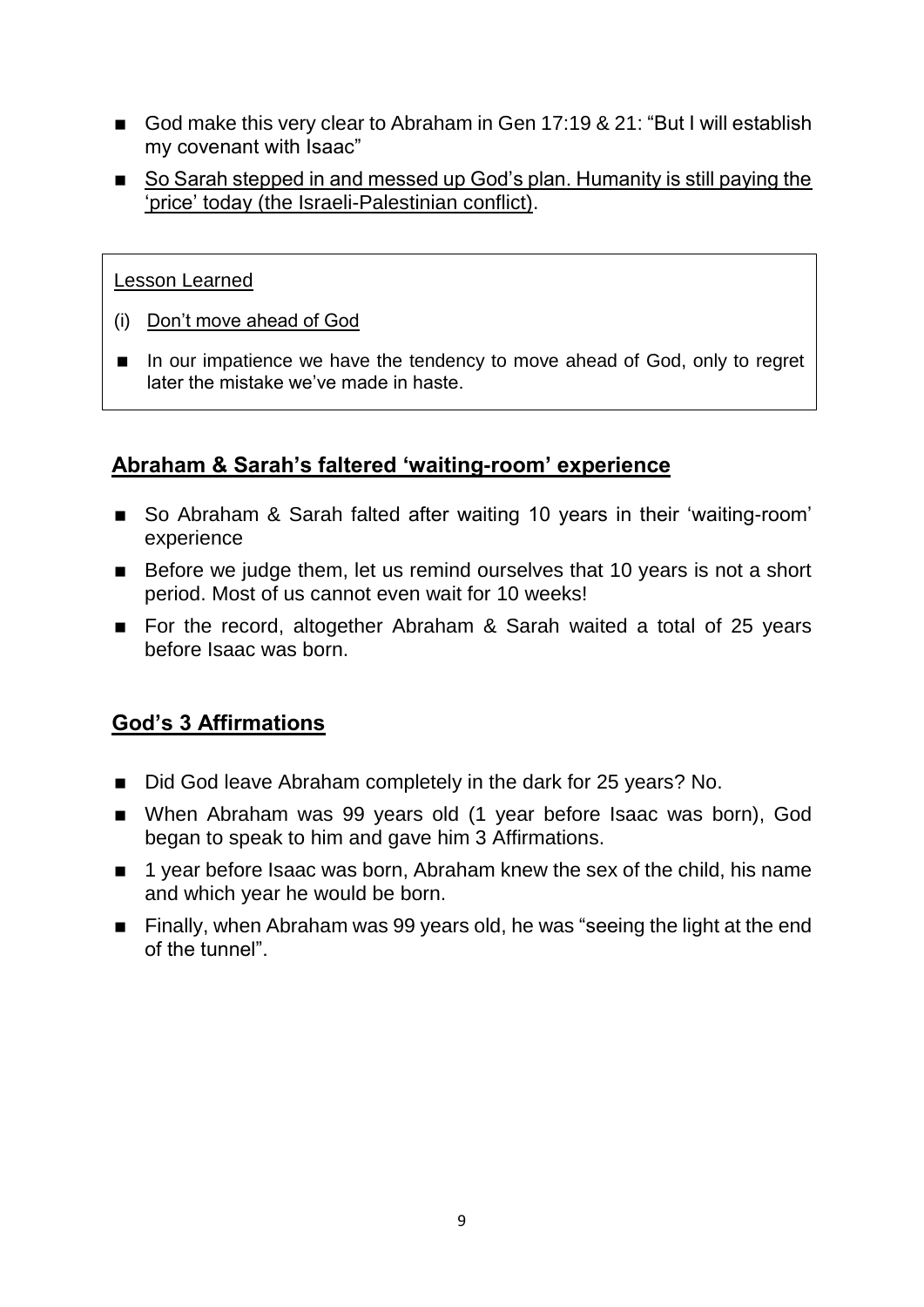

# **1 st Affirmation (Gen 17: 1-11)**

- When Abram was 99 years old, the Lord appeared to him and said, "I am God Almighty; serve me faithfully and live a blameless life. (*V.1*)
- I will make a covenant with you; by which I will guarantee (*V.2*) to make you into a mighty nation. (*V.3*)
- ……..Then God said to him, "This is my covenant with you. I will make you the father of not just one nation but a multitude of nations (*V.4*)
- What is more, I am changing your name. It will no longer be Abram; now you will be known as 'Abraham' (means 'father of many') for you will be the father of many nations (*V.5*)
- I will give you millions of descendants who will represent many nations (*V.6*)
- Yes, I will give all the land of Canaan to you and your offspring forever. And I will be their God. (*V.8*)

#### God's Affirmation Of Abraham's Fatherhood

- God affirmed that Abraham will be the father of many nations
- God also re-affirmed that Abraham will be a father with millions of descendants (through generations)
- So the 1<sup>st</sup> affirmation was God's affirmation of Abraham's fatherhood
- 1<sup>st</sup> Affirmation was still in general terms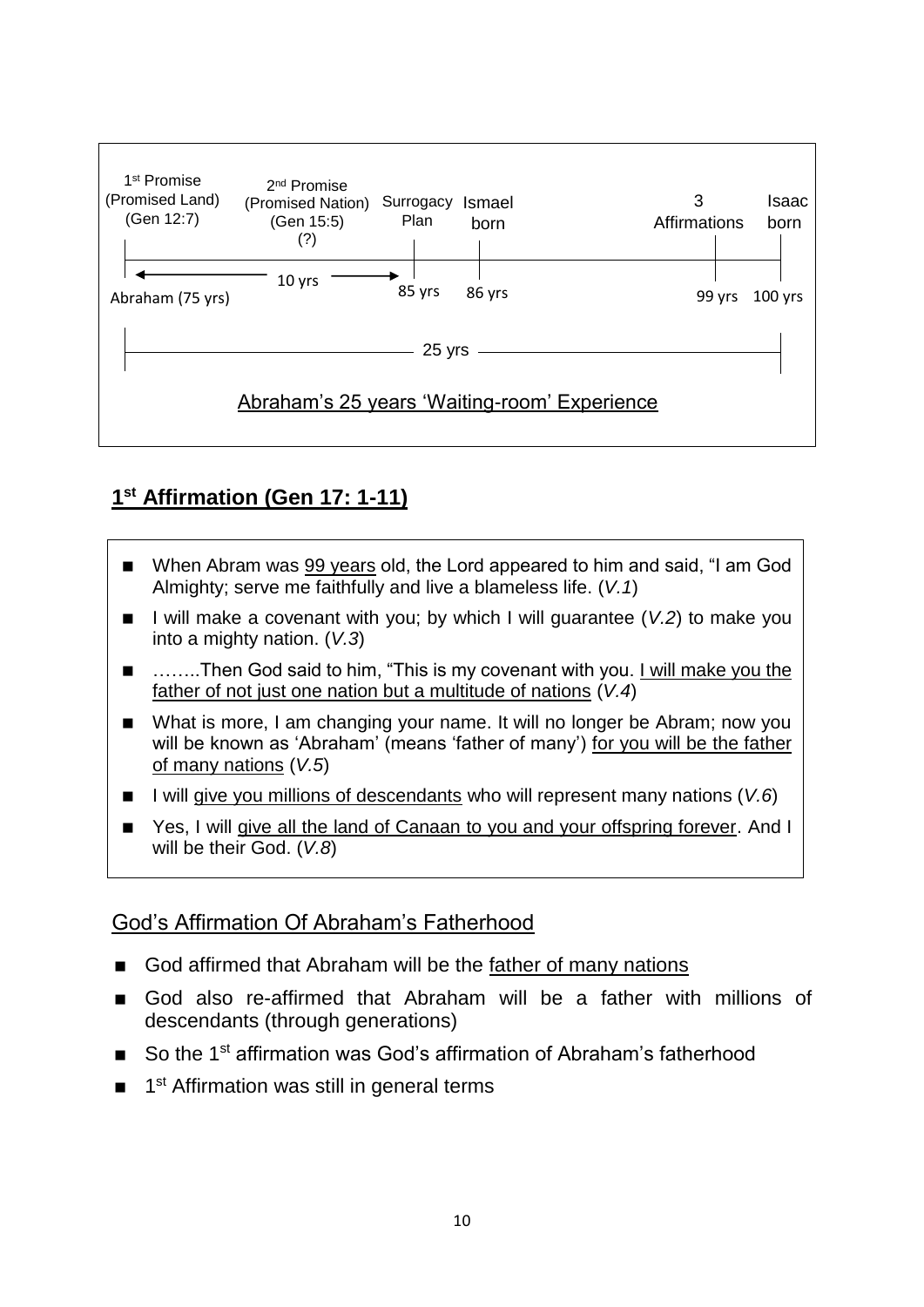# **2 nd Affirmation (Gen 17:15-21)**

- Then God added, "Regarding Sarai, your wife-her name will no longer be Sarai; from now on you will call her Sarah (*V.15*)
- And I will bless her and give you a son from her. Yes, I will bless her richly, and she will become the mother of many nations…..(*V.16*)
- Then Abram bowed down to the ground but he laughed to himself in disbelief. "How could I become a father at the age of 100?" he wondered. Besides Sarah is 90; how could she have a baby?" (V.17)
- And Abraham said to God, 'Yes, may Ismael enjoy your special blessing! (V.18)
- But God replied, "Sarah, your wife will bear you a son, you will name him 'Isaac' and I will confirm my everlasting covenant with him and his descendants. (V.19)
- But my covenant will be with Isaac, who will be born to you and Sarah about this time next year (V.21)

#### 4 things we learn from 2<sup>nd</sup> Affirmation

- God told Abraham it would be a son. (sex identified)
- God told Abraham that Sarah will give birth to this son (mother identified)
- God already had a name ready for the son "Isaac" (name identified)
- God told Abraham he will have the son next year about this same time (time identified)
- So how more specific can it be?

#### God's affirmation of Sarah's motherhood

- Whilst the 1<sup>st</sup> Affirmation confirmed the fatherhood of Abraham
- the 2<sup>nd</sup> Affirmation confirmed Sarah's motherhood
- 2<sup>nd</sup> Affirmation was very specific (pin-point)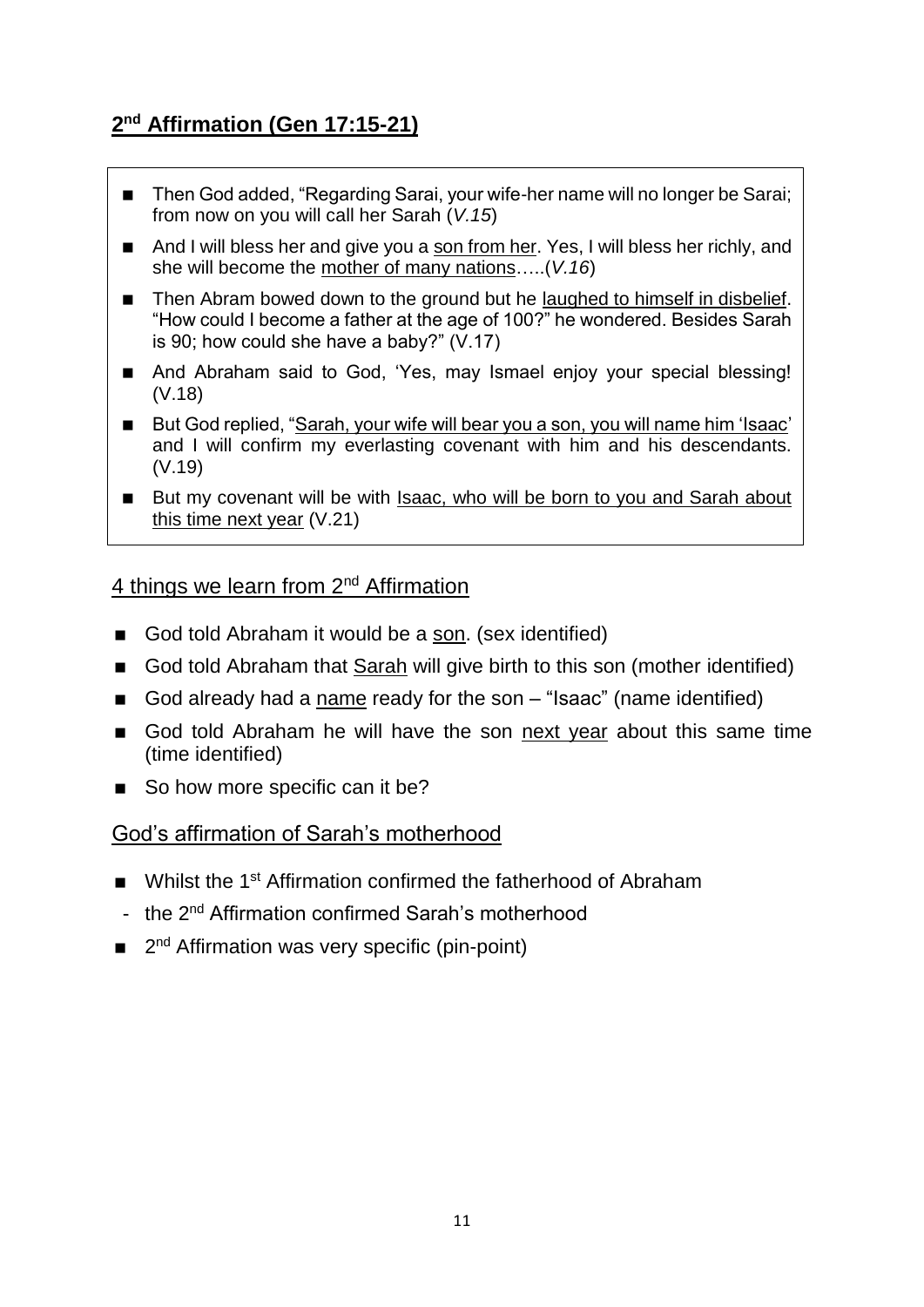# **3 rd Affirmation (Gen 18:10-14)**

- Then one of them (angels) said, "About this time next year I will return and your wife Sarah will have a son. (*V.10*)
- Now Sarah was listening to the conversation from the tent nearby. (*V.10*)
- And since Abraham and Sarah were both very old, and Sarah was long past the age of having children, she laughed silently to herself (*V.11 -12*).
- Then the Lord said to Abraham, "Why did Sarah laugh? Why did she say, "Can an old woman like me have a baby? (*V.13*)
- Is there anything too hard for the Lord? About a year from now, just as I told you, I will return, and Sarah will have a son. (*V.14*)

#### Re-affirmation of 2nd Affirmation

- Whilst the 1<sup>st</sup> & 2<sup>nd</sup> Affirmations were delivered by God himself, the 3<sup>rd</sup> Affirmation was delivered by 3 angels (in the form of 3 persons).
- $\Box$  3<sup>rd</sup> Affirmation was to re-confirm the 2<sup>nd</sup> Affirmation
- (i) Timing of Isaac's birth (next year this time)
- (ii) Sarah will be the mother of this son.
- $\blacksquare$  In 3<sup>rd</sup> Affirmation God used the 3 angels to affirm his earlier Affirmation so that Abraham was left with no doubt whatsoever God's promise.

#### Lesson

■ Sometimes God use a third party to affirm what is God's will for us.

#### God's Silence And His Affirmation

- So after a long period of silence (20 years or more), God suddenly gave Abraham 3 affirmations, back to back (each one clearer than the earlier one).
- It was like God took a vacation (a long vacation) without leaving his 'callingcard' behind.
- And just as you're about to give up (having waited 24 years) you receive this 'long-distance call' from God to assure you that everything is going according to plan.
- By the time Abraham received the  $3<sup>rd</sup>$  Affirmation, he was left in no doubt exactly what was going to take place. It had become crystal clear.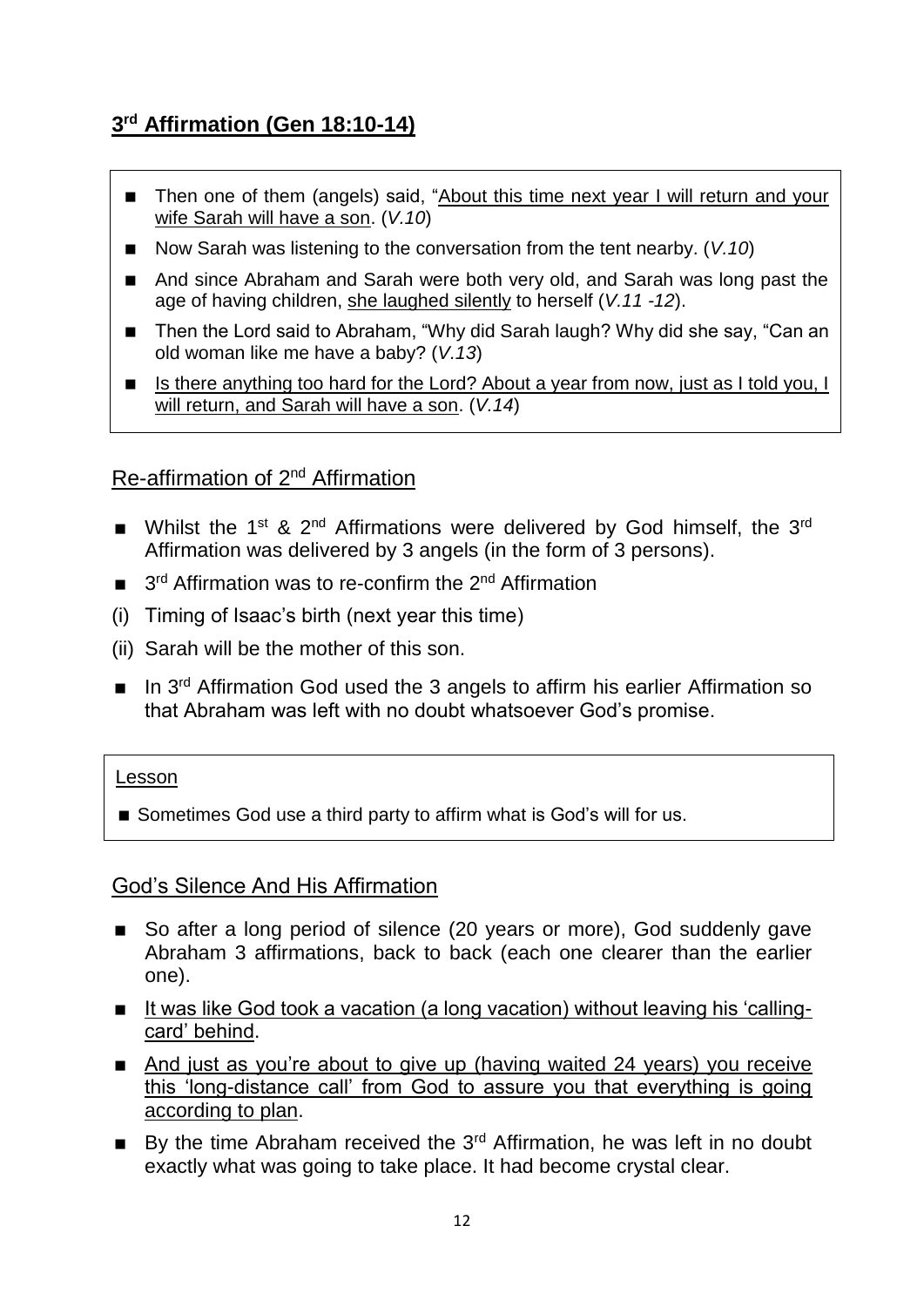- Finally Abraham was beginning to 'see the light at the end of the tunnel'
- $\blacksquare$  Have you ever felt that way? I have.

#### Continuation of my story

- Having sold-off my law practice, I waited every day, week after week, month after month, for the postman to bring me the positive reply from the universities I applied to.
- $\blacksquare$  It was one of the most painful periods of my life as my future was hanging by a thread
- One day, the postman finally arrived with an envelope from one of the universities (never so glad to see the postman before).
- $\blacksquare$  It was a positive reply! I was accepted from the university I was hoping to study in!
- In the end, I was accepted by both the London universities I applied to.
- Whew! What a relief.
- **Finally, it became very clear to me that God wanted me to leave M'sia to study** in London.
- Quite often as we struggle to cope with our 'waiting-room' experience, God gives us 'affirmations' or 'signs' to show us whether we're on the right track.
- The problem is that when we're trying to cope with our struggles in our 'waiting-room' situation, we failed to see God's 'signs' or 'leading'.
- Where do we find God's affirmation? It may be from God's Word, through prayers, circumstances or through counselling by godly Christians.
- I've learned from my experience that no matter how 'dark' our situation may be, God always gives some 'light' to encourage us along the way, if we look close enough.

## **Lesson(s) Learned From Abraham's 'Waiting-Room' Experience**

- (i) TRUST in God even if the odds are against you.
- Throughout the 25 years 'waiting-room' experience, Abraham did not say much. But his silence spoke eloquently about his trust in God.
- How did Abraham cope with his 25 years 'waiting-room' experience? One word: 'TRUST'
- He continued to trust God even though the odds are against him.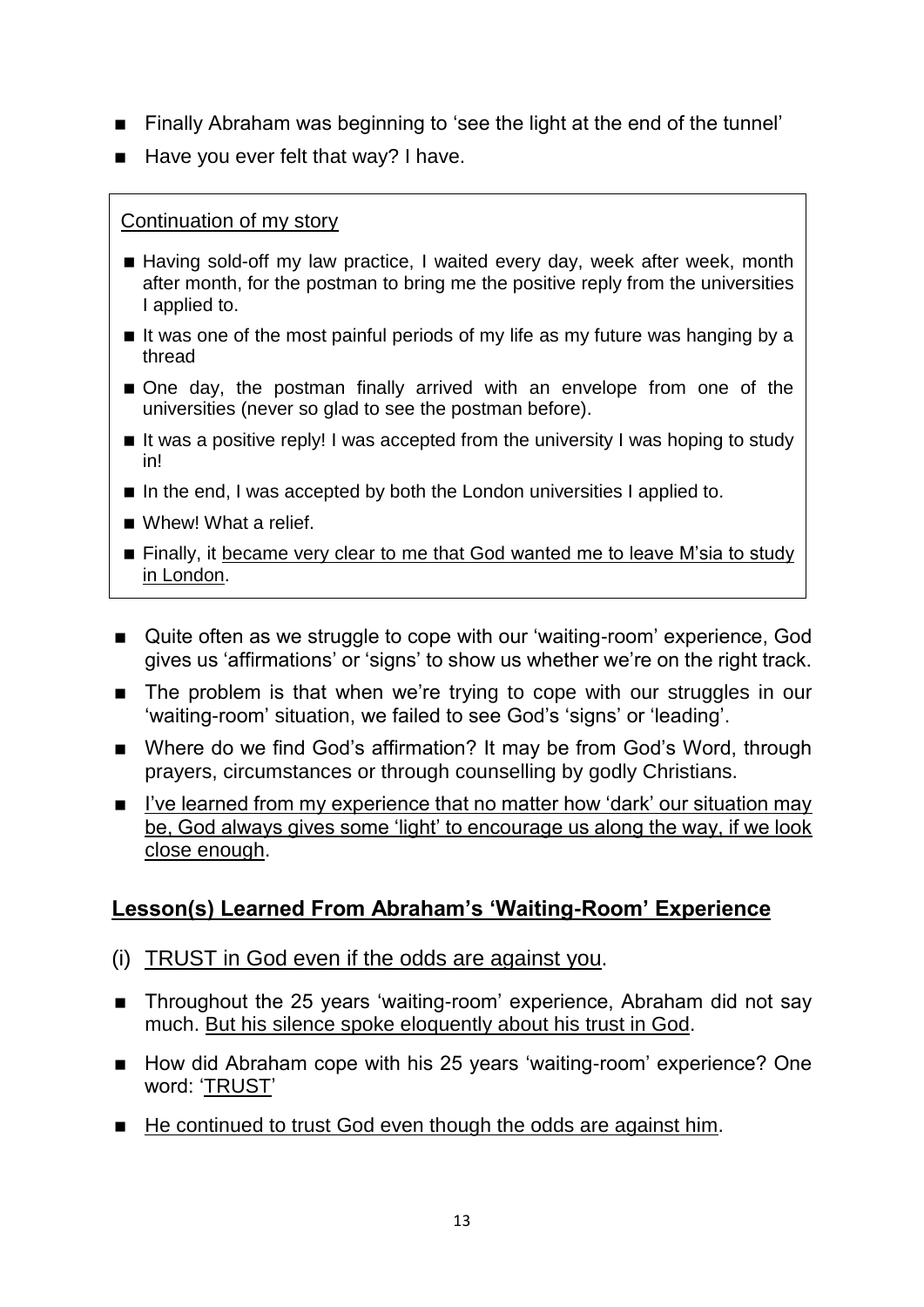If you're going through a 'waiting-room' situation and the odds seem to be against you, don't give up. Continue to trust in God.

# **Closing**

#### **Seek the Healer rather than healing**

Some of us may be facing some serious health problems. Perhaps you have been struggling with it for some time and you're waiting for a positive outcome. And you know the odds may be against you.

Let me share with you a powerful and heart-rending testimony from a pastor (he was my ex-pastor whom we have supported for many years) who went through 21 months of 'waiting-room' experience. Let's call him "John".

John had been struggling from severe depression for many months. He had 'panic attacks', he heard voices, he had suicidal thoughts and had thought of killing himself many times. What prevented him? He said, "*I dared not do it because I was afraid that if I jumped down from a high-rise building and did not die, it would be worse!*"

He went to see a psychiatrist. John was given drugs for chemical imbalance. It did not really helped. His several 'Job comforters' helpfully gave him all sorts of advice to be healed (e.g. go for deliverance, diet supplement, stop taking medicine go by faith etc.) But none were useful to John.

He began to question God: "*Why God? Why me? I have faithfully served you as a missionary for 32 years. Why others get promotion I get depression? Why are you doing this to me? I wondered if I was really saved. I even doubted the existence of God and the authority of the Bible*".

However, despite his confused and miserable state, John continued to trust in God. He said, "*I did not give up on God. I kept trusting in His unfailing love and faithfulness*. However, as all people who suffers from depression will testify, your life is like a 'yo yo' which goes up and down. In one of his lowest moments, John challenged God, "*Either you kill me or heal me or I kill myself. I was thinking of jumping off one of the HDB flats behind my office on my way home*".

But before John went home that day (and to end his life), he happened to read Romans 8: 31-39 in his office. He was struck by God's love expressed in this passage.